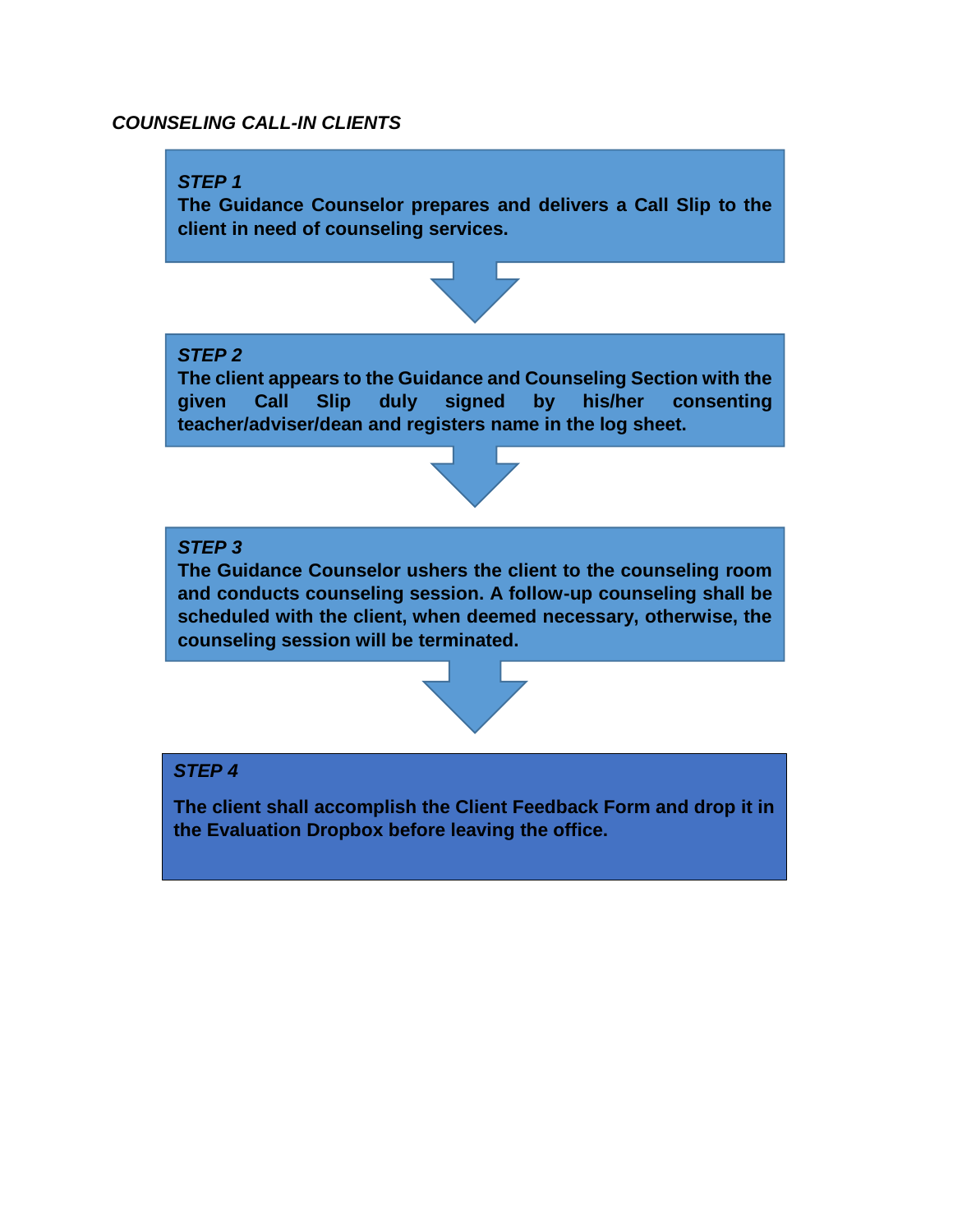# *COUNSELING WALK-IN CLIENTS*

### *STEP 1*

**The client appears to the Guidance and Counseling Section and registers name in the log sheet.**



### *STEP 2*

**The Guidance Counselor ushers the client to the counseling room and conducts counseling session. A follow-up counseling shall be scheduled with the client, when deemed necessary, otherwise, the counseling session will be terminated.**



# *STEP 3*

**The client shall accomplish the Client Feedback Form and drop it in the Evaluation Dropbox before leaving the office.**